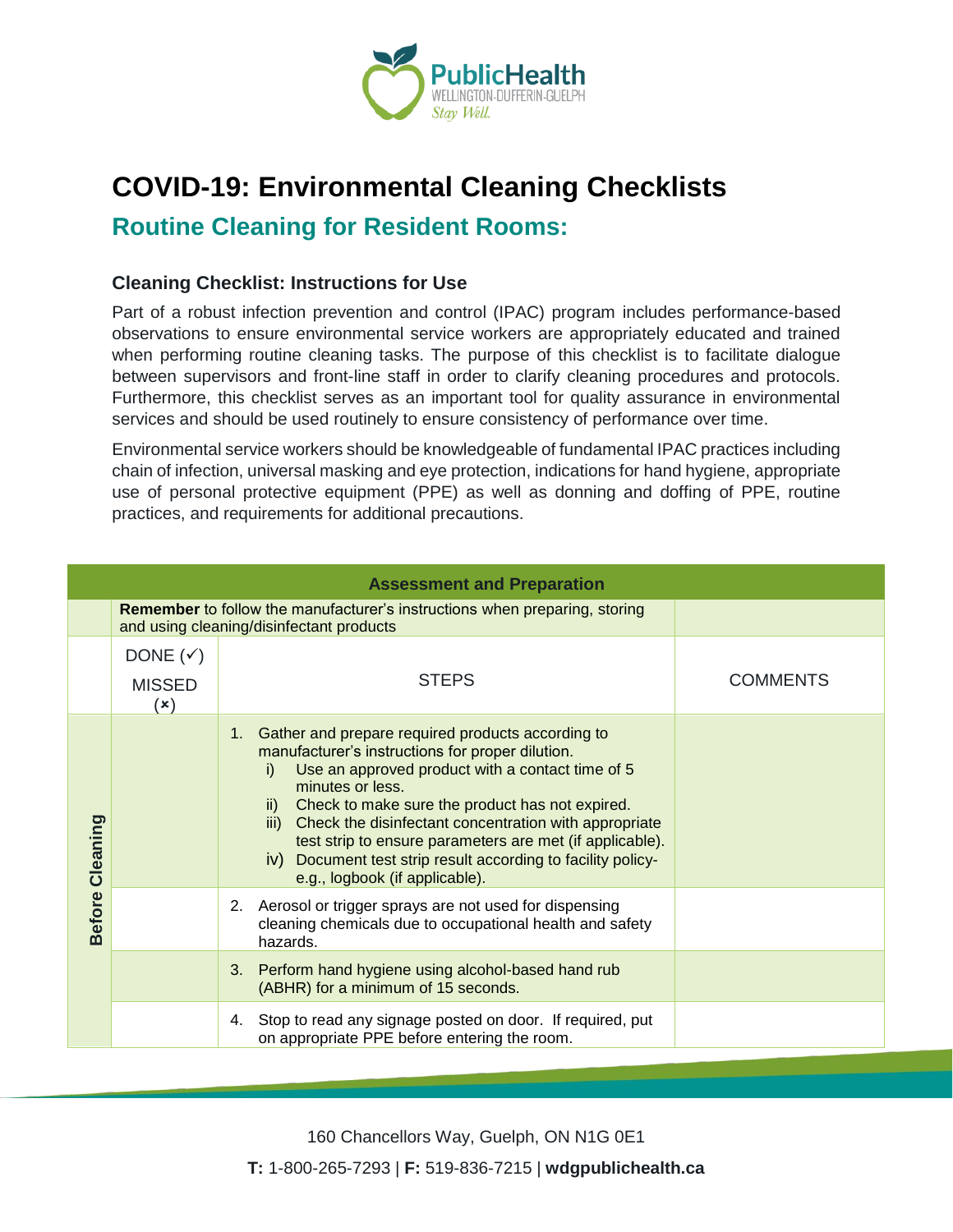

|                                      |                                             | Steps to putting on PPE:<br>Put on gown: ties are fastened around neck and<br>i)<br>waist.<br>Put on medical mask: this step may be skipped due<br>ii)<br>to universal masking; however, mask should cover<br>nose, mouth, and chin.<br>iii) Put on eye protection.<br>iv) Put on gloves: correct size of gloves should be<br>selected and gloves should be pulled over cuff of<br>gown.<br>5. Walk through room to determine if any supplies are                                                                                                                                                                                                                                                              |                 |
|--------------------------------------|---------------------------------------------|----------------------------------------------------------------------------------------------------------------------------------------------------------------------------------------------------------------------------------------------------------------------------------------------------------------------------------------------------------------------------------------------------------------------------------------------------------------------------------------------------------------------------------------------------------------------------------------------------------------------------------------------------------------------------------------------------------------|-----------------|
|                                      |                                             | required or need to be replaced (e.g, soap, paper<br>towels, toilet paper, ABHR, etc.)                                                                                                                                                                                                                                                                                                                                                                                                                                                                                                                                                                                                                         |                 |
|                                      |                                             | <b>Cleaning and Disinfection of Resident Room</b>                                                                                                                                                                                                                                                                                                                                                                                                                                                                                                                                                                                                                                                              |                 |
|                                      |                                             | Remember to work from clean to dirty and top to bottom                                                                                                                                                                                                                                                                                                                                                                                                                                                                                                                                                                                                                                                         |                 |
|                                      | DONE $(\checkmark)$<br><b>MISSED</b><br>(x) | <b>STEPS</b>                                                                                                                                                                                                                                                                                                                                                                                                                                                                                                                                                                                                                                                                                                   | <b>COMMENTS</b> |
|                                      |                                             | Housekeeping cart does not enter resident room. When<br>1.<br>left unattended, chemicals should be securely locked.                                                                                                                                                                                                                                                                                                                                                                                                                                                                                                                                                                                            |                 |
|                                      |                                             | Clean visible soiling before cleaning and disinfecting.<br>2.                                                                                                                                                                                                                                                                                                                                                                                                                                                                                                                                                                                                                                                  |                 |
| Cleaning<br>$\sigma$<br><b>Durin</b> |                                             | Use fresh cloth(s) for cleaning each resident bed<br>3.<br>space/area:<br>If a bucket is used, do not double dip cloth(s)<br>i)<br>Do not shake out cloth(s)<br>ii)<br>iii) Change cloth when it is no longer saturated with<br>disinfectant or after cleaning heavily soiled areas                                                                                                                                                                                                                                                                                                                                                                                                                            |                 |
|                                      |                                             | 4. Clean AND disinfect all applicable items, which may<br>include the following:<br>Thermostat and wall-mounted items<br>i)<br>Walls (if visibly soiled)*<br>ii)<br>Window and glass door panels using glass cleaner (if<br>iii)<br>visibly soiled)<br>Furnishings and flat surfaces in the room that are<br>iv)<br>non-absorbent<br>High-touch surfaces including door handles,<br>V)<br>handrails, and light switches<br>Bed including the mattress, bedrails, and frame-<br>vi)<br>starting at the foot of the bed and move to the head<br>vii) Floors*<br>*These surfaces require cleaning and not disinfection, however<br>if they are frequently touched then they should be cleaned AND<br>disinfected. |                 |
|                                      |                                             | 5. Adheres to the appropriate contact time of disinfectant<br>being used.                                                                                                                                                                                                                                                                                                                                                                                                                                                                                                                                                                                                                                      |                 |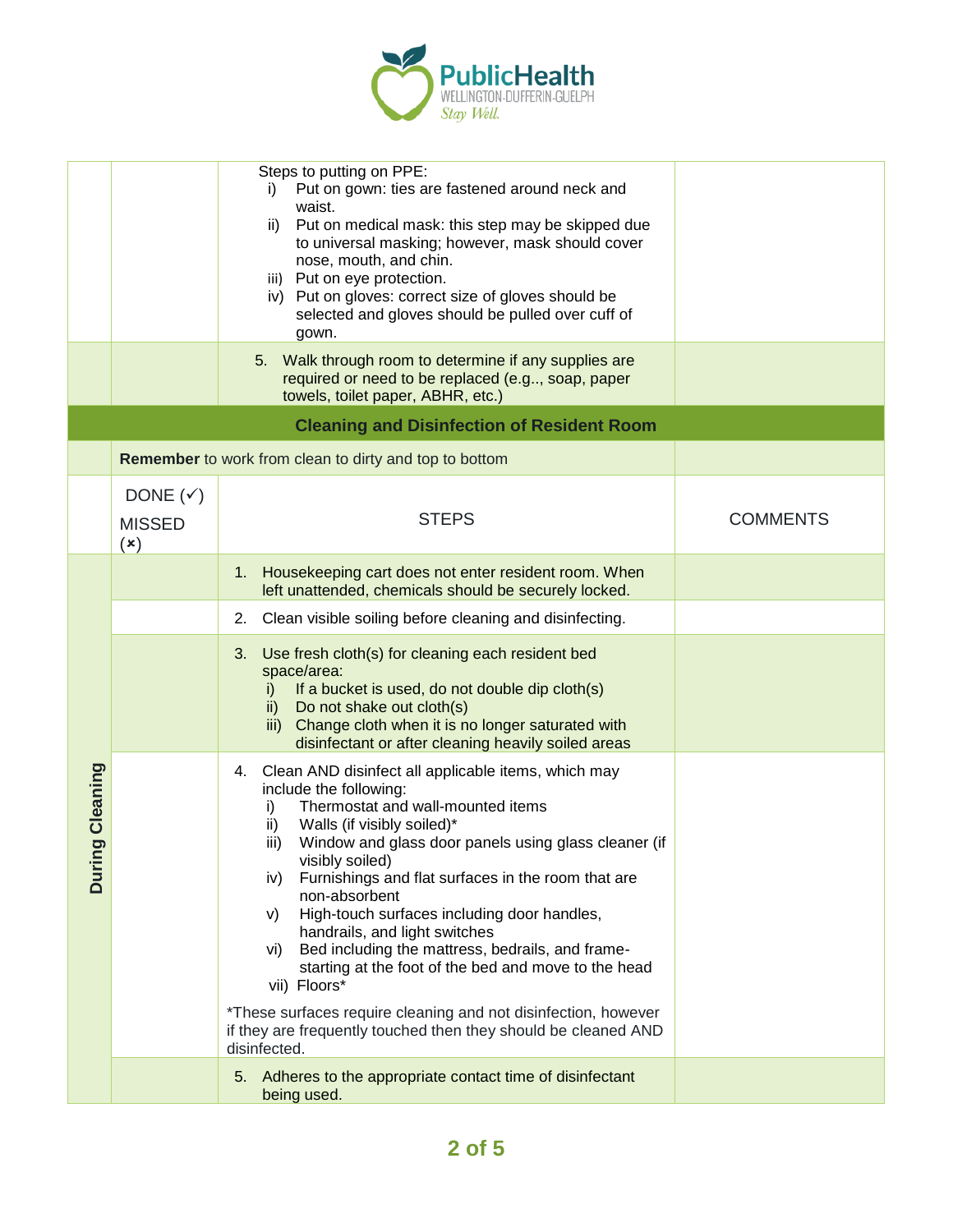

|                 |                                                        | If visible debris on floor, dry mopping is done with a damp<br>6.<br>mop pad and appropriate technique used to minimize dust<br>agitation.                                                                                                                                                                                                                            |                 |
|-----------------|--------------------------------------------------------|-----------------------------------------------------------------------------------------------------------------------------------------------------------------------------------------------------------------------------------------------------------------------------------------------------------------------------------------------------------------------|-----------------|
|                 |                                                        | 7. Floor is wet mopped and mop head/pad is changed as<br>required.                                                                                                                                                                                                                                                                                                    |                 |
|                 |                                                        | Clean and disinfect bathroom/shower (see steps below).<br>8.                                                                                                                                                                                                                                                                                                          |                 |
|                 |                                                        | <b>Cleaning and Disinfection of Resident Bathroom</b>                                                                                                                                                                                                                                                                                                                 |                 |
|                 |                                                        | Remember to use fresh cloth(s) and work from least to most soiled areas                                                                                                                                                                                                                                                                                               |                 |
|                 | DONE $(\checkmark)$<br><b>MISSED</b><br>$(\mathsf{x})$ | <b>STEPS</b>                                                                                                                                                                                                                                                                                                                                                          | <b>COMMENTS</b> |
|                 |                                                        | Remove any soiled linens from floor; wipes up any spills;<br>1.<br>removes waste.                                                                                                                                                                                                                                                                                     |                 |
|                 |                                                        | 2. Clean and disinfect door handles and frames, and light<br>switches.                                                                                                                                                                                                                                                                                                |                 |
|                 |                                                        | Clean all dispensers and wall mounts.<br>3.                                                                                                                                                                                                                                                                                                                           |                 |
|                 |                                                        | 4. Clean call bell and cord (if applicable).                                                                                                                                                                                                                                                                                                                          |                 |
|                 |                                                        | Clean support railings, ledges and/or shelves.<br>5.                                                                                                                                                                                                                                                                                                                  |                 |
| During Cleaning |                                                        | Clean and disinfect counter tops, faucet and then sink.<br>6.                                                                                                                                                                                                                                                                                                         |                 |
|                 |                                                        | 7. Clean shower/tub starting with walls and railings, curtain<br>(if wipeable), faucets, then shower base/tub. Scrub as<br>needed to remove any soap scum; inspects grout for<br>mould; applies disinfectant to interior surfaces of<br>shower/tub, including soap dish, faucets and shower<br>head. Inspects and replaces shower curtains monthly or<br>as required. |                 |
|                 |                                                        | Clean entire toilet starting with the exterior surfaces, then<br>8.<br>flush handle, ring and inner bowl.                                                                                                                                                                                                                                                             |                 |
|                 |                                                        | 9. Remove gloves and wash hands for a minimum of 15<br>seconds.                                                                                                                                                                                                                                                                                                       |                 |
|                 |                                                        | 10. Restock paper towel, toilet paper, waste bag, soap and<br>ABHR as required.                                                                                                                                                                                                                                                                                       |                 |
|                 |                                                        | 11. If required, report any mould and cracked, leaking or<br>damaged areas for servicing.                                                                                                                                                                                                                                                                             |                 |
|                 |                                                        | 12. Adheres to the appropriate contact time of disinfectant<br>being used.                                                                                                                                                                                                                                                                                            |                 |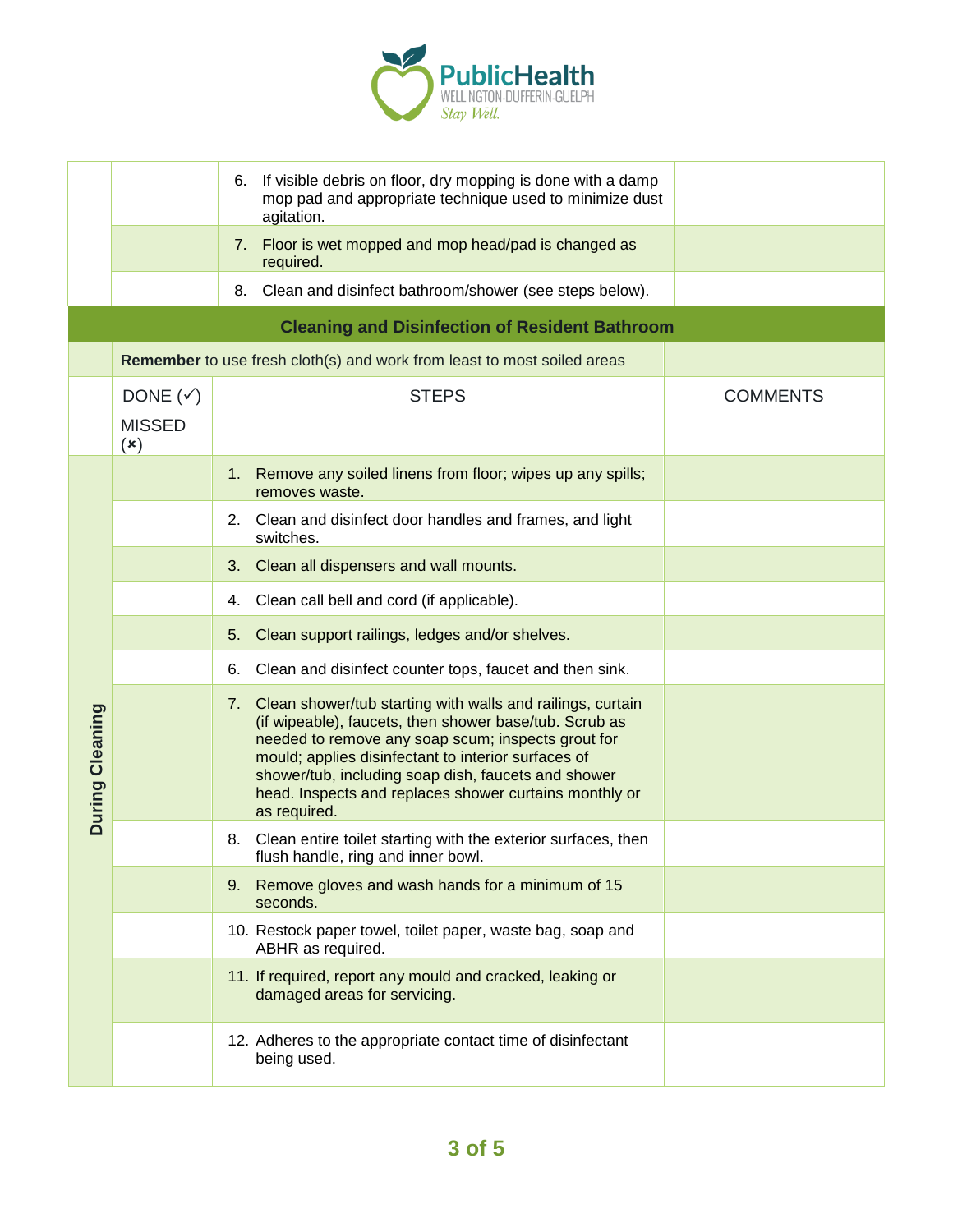

|         |                                                                     | 13. If visible debris on floor, dry mopping is done with a damp<br>mop pad and appropriate technique used to minimize<br>dust agitation.                                                                                                                                                                                                                                                                                                        |                 |
|---------|---------------------------------------------------------------------|-------------------------------------------------------------------------------------------------------------------------------------------------------------------------------------------------------------------------------------------------------------------------------------------------------------------------------------------------------------------------------------------------------------------------------------------------|-----------------|
|         |                                                                     | 14. Floor is wet mopped and mop head/pad is changed as<br>required.                                                                                                                                                                                                                                                                                                                                                                             |                 |
|         |                                                                     | <b>Scheduled Cleaning of Resident Room</b>                                                                                                                                                                                                                                                                                                                                                                                                      |                 |
|         |                                                                     | 15. Items above shoulder level height are dusted, including<br>vents at least weekly.                                                                                                                                                                                                                                                                                                                                                           |                 |
|         |                                                                     | 16. Window curtains/coverings are cleaned when soiled, at a<br>minimum of once per year.                                                                                                                                                                                                                                                                                                                                                        |                 |
|         |                                                                     | 17. Window blinds are dusted at least monthly.                                                                                                                                                                                                                                                                                                                                                                                                  |                 |
|         |                                                                     | 18. Baseboards and corners are cleaned at least weekly.                                                                                                                                                                                                                                                                                                                                                                                         |                 |
|         |                                                                     | For Discharge or Terminal Cleaning and Disinfection                                                                                                                                                                                                                                                                                                                                                                                             |                 |
|         |                                                                     | 19. Follow the above steps described under 'Cleaning and<br>Disinfection of Resident Room' AND 'Cleaning and<br>Disinfection of Resident Bathroom'.                                                                                                                                                                                                                                                                                             |                 |
|         |                                                                     | 20. Change all waste bags and cleans waste container if<br>dirty.                                                                                                                                                                                                                                                                                                                                                                               |                 |
|         |                                                                     | 21. Scrub shower walls.                                                                                                                                                                                                                                                                                                                                                                                                                         |                 |
|         |                                                                     | 22. Discard toilet brush/swab.                                                                                                                                                                                                                                                                                                                                                                                                                  |                 |
|         |                                                                     | <b>After Cleaning and Disinfection</b>                                                                                                                                                                                                                                                                                                                                                                                                          |                 |
|         |                                                                     | <b>Remember</b> removal of PPE should occur within the resident's room                                                                                                                                                                                                                                                                                                                                                                          |                 |
|         | DONE $(\checkmark)$<br><b>MISSED</b><br>$(\boldsymbol{\mathsf{x}})$ | <b>STEPS</b>                                                                                                                                                                                                                                                                                                                                                                                                                                    | <b>COMMENTS</b> |
|         |                                                                     | Soiled cloths are placed in labelled container for<br>1 <sub>1</sub><br>laundering. Used cloths are not mixed with clean cloths                                                                                                                                                                                                                                                                                                                 |                 |
| Wrap-Up |                                                                     | Before exiting the room, PPE is removed in the correct<br>2.<br>sequence (if applicable):<br>Remove gown: unfasten ties, pull gown away from<br>i)<br>body, and roll gown into itself.<br>Remove gloves using glove-to-glove and skin-to-skin<br>ii)<br>technique.<br>Perform hand hygiene for a minimum of 15 seconds.<br>iii)<br>Remove eye protection: grasp headband to remove,<br>iv)<br>clean and disinfect eye protection from inside to |                 |